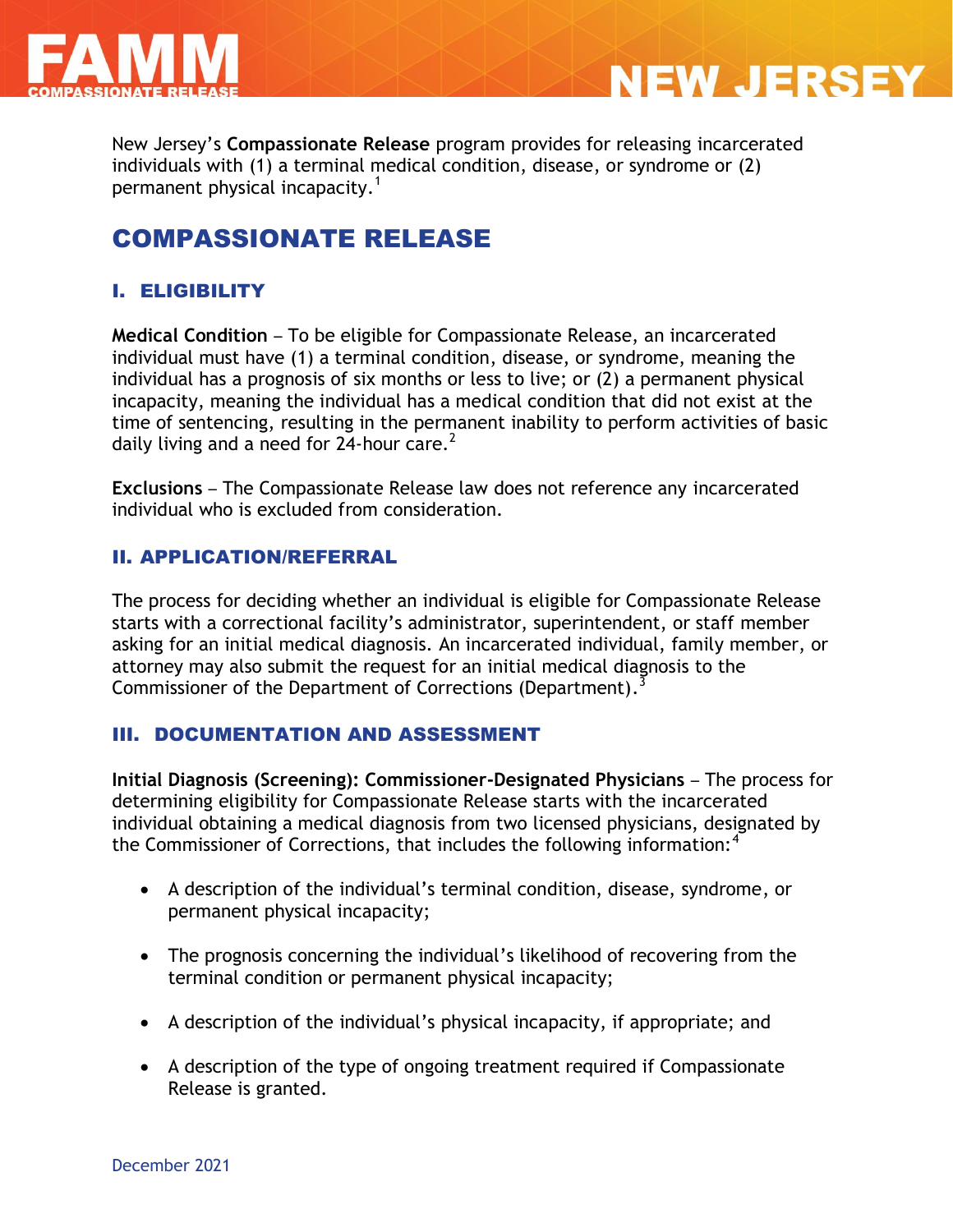**Notification of Attorney/Public Defender: Department** – If the initial medical diagnosis determines that the incarcerated individual has a "grave medical condition," the Department must promptly notify the individual's attorney or, if the person does not have an attorney, the public defender to initiate the Petition for Compassionate Release process.<sup>5</sup>

- To be diagnosed with a "grave medical condition," the incarcerated individual must have one of the following:
	- o More than six months but not more than 12 months to live; or
	- $\circ$  A medical condition that did not exist at the time of sentencing and for at least three months has rendered the individual unable to perform activities of basic daily living and in need of 24-hour care.<sup>6</sup>
- Note that having a "grave medical condition" is sufficient to *initiate* the petitioning process; however, the Petition cannot be filed until there is a subsequent medical diagnosis and the Department has issued a Certificate of Eligibility for Compassionate Release.<sup>7</sup>

**Subsequent Medical Diagnosis: Licensed Physicians** – Before the Petition for Compassionate Release can be filed, there must be a subsequent medical diagnosis that determines the incarcerated individual's condition has essentially worsened and meets the statutory definition for either a terminal condition or permanent physical incapacity:

- "Terminal condition, disease or syndrome" means Commissioner-designated physicians have determined the individual has **six months or less** to live.<sup>8</sup>
- "Permanent physical incapacity" means Commissioner-designated physicians have determined the individual is **permanently** unable to perform activities of basic daily living and requires 24-hour care. $9$

**Certificate of Eligibility for Compassionate Release: Department** – Upon receiving a subsequent diagnosis stating that the incarcerated individual has a condition that meets the "terminal" or "permanent incapacitation" definition, the Department must "promptly" issue a *Certificate of Eligibility for Compassionate Release* and provide copies of the certificate to the person's attorney or public defender.<sup>10</sup>

 Note that an incarcerated individual may request representation from the public defender's office after receiving either (1) the initial medical diagnosis confirming a "grave medical condition" or (2) the issuance of a Certificate of

Eligibility after the subsequent medical diagnosis confirming the terminal condition or permanent incapacitation.<sup>11</sup>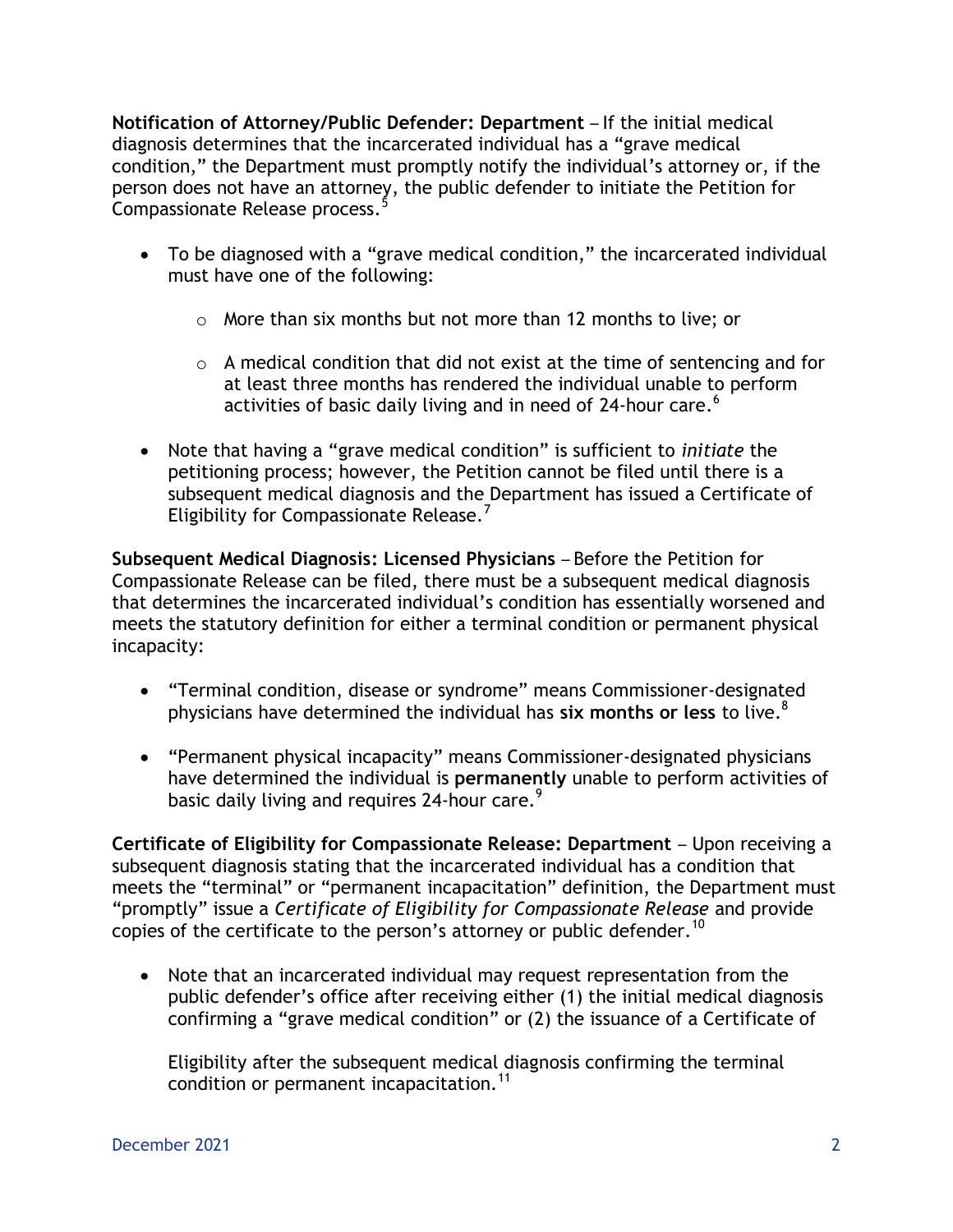#### IV. PETITION/DECISION-MAKING PROCESS

**Decision Maker** – The Superior Court/Criminal Division (Court) in the county in which the incarcerated individual was convicted is the ultimate decision-maker on a *Petition for Compassionate Release*. 12

**Petition** – Upon receiving the Department-issued Certificate of Eligibility for Compassionate Release, the individual can submit a *Petition for Compassionate Release* to the Court.<sup>13</sup>

 Filing – The *Petition for Compassionate Release* must be filed with the Certificate of Eligibility.<sup>14</sup>

#### **Notice**

- "Immediately" after the Petition has been filed, Court staff must notify the Department and the New Jersey State Parole Board of the filing.<sup>15</sup>
- The "petitioners" (meaning the incarcerated individual and the attorney/public defender filing on the individual's behalf) must provide a copy of the petition to the appropriate county prosecutor or attorney general,  $16$  who then has 15 days to respond.<sup>17</sup>
- The county prosecutor/attorney general must provide notice of the *Petition for Compassionate Release* to any victim (or the victim's family members) entitled to notice relating to the individual's parole or consideration of parole.<sup>18</sup>
- In addition to notice of the petition, the victim or victim's family members will be notified of the opportunity to present a statement at the Compassionate Release hearing or testify to the Court regarding any harm suffered.<sup>19</sup> Within 15 days of receiving that notification, the victim or victim's family members may submit comments to the Court and/or advise the Court of the intent to testify at the hearing.<sup>20</sup>
	- $\circ$  If within the 15-day period the victim or the victim's family members do **not** submit comments or a statement about the intent to testify at a hearing, the Court will presume that the victim or victim's family members do not wish to submit comments and will proceed with consideration.<sup>21</sup>

**Court Decision Whether to Hold a Hearing** – Based on responses from the prosecutor and/or victim, the Court will decide whether it needs to hold a hearing on the petition.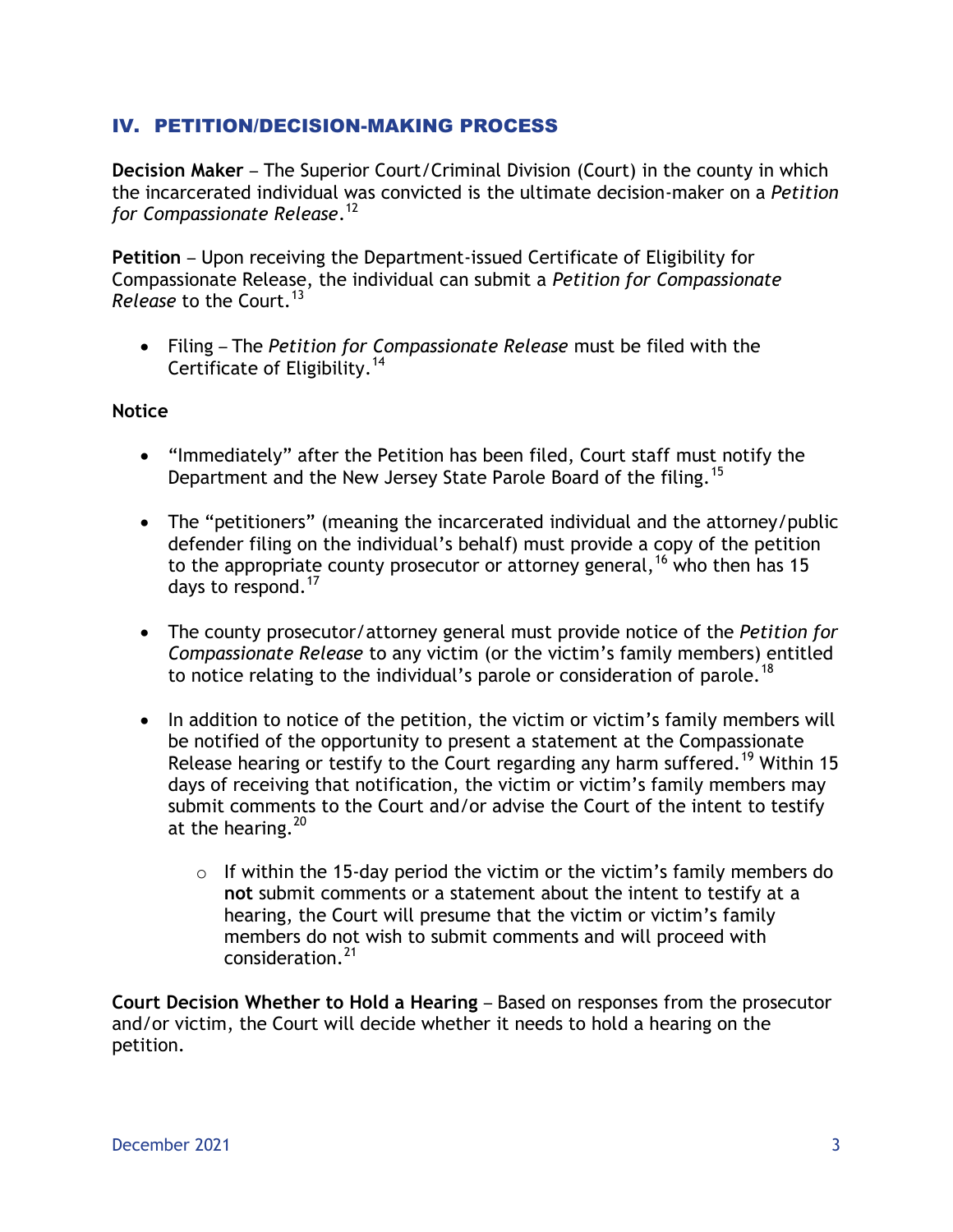- Hearing If the Court receives the prosecutor's response objecting to the *Petition for Compassionate Release* and/or notification that the victim or victim's family member intends to testify, the Court will hold an "expedited" hearing on the petition.<sup>22</sup>
	- $\circ$  Guidance from the Administrative Office of the Courts states that if all the necessary information has been submitted, the Court should conduct the hearing "sooner than the scheduled date" and/or make its determination "as soon as reasonably practical."<sup>23</sup>
- No Hearing If the Court does **not** receive objections or responses within the prescribed time frames, the Court may rule on the petition without holding a hearing. $24$

**Decision Factors** – The Court will not order Compassionate Release unless it finds by "clear and convincing evidence" that an incarcerated individual is so debilitated by the terminal condition or permanent physical incapacity that the person is incapable of committing a crime if released and, in the case of someone with a permanent physical incapacity, the person's release would not pose a threat to public safety.<sup>25</sup>

**Release Plan** – The Court requires, as a condition of Compassionate Release, the Parole Board to ensure that an incarcerated individual's release plan includes the following information:<sup>26</sup>

- Identification of a community sponsor;
- Verification of the availability of appropriate medical services sufficient to meet the identified treatment requirements; $^{27}$  and
- Verification of appropriate housing that may include a hospital, hospice, nursing home facility, or other housing suitable to the individual's medical condition or permanent physical incapacity. $^{28}$

**Decision** – The Court will provide the incarcerated person and the county prosecutor/attorney general written notice of its decision with the reasons for granting or denying Compassionate Release.<sup>29</sup> Court staff will also notify the Department and the Parole Board when it grants a *Petition for Compassionate Release*. 30

• The county prosecutor/attorney general is responsible for contacting any victim or the victim's family members who received notice of the petition to inform them of the Court's decision.<sup>31</sup>

A court order granting Compassionate Release does not become final for 10 days to permit the county prosecutor/attorney general to appeal the order.<sup>32</sup>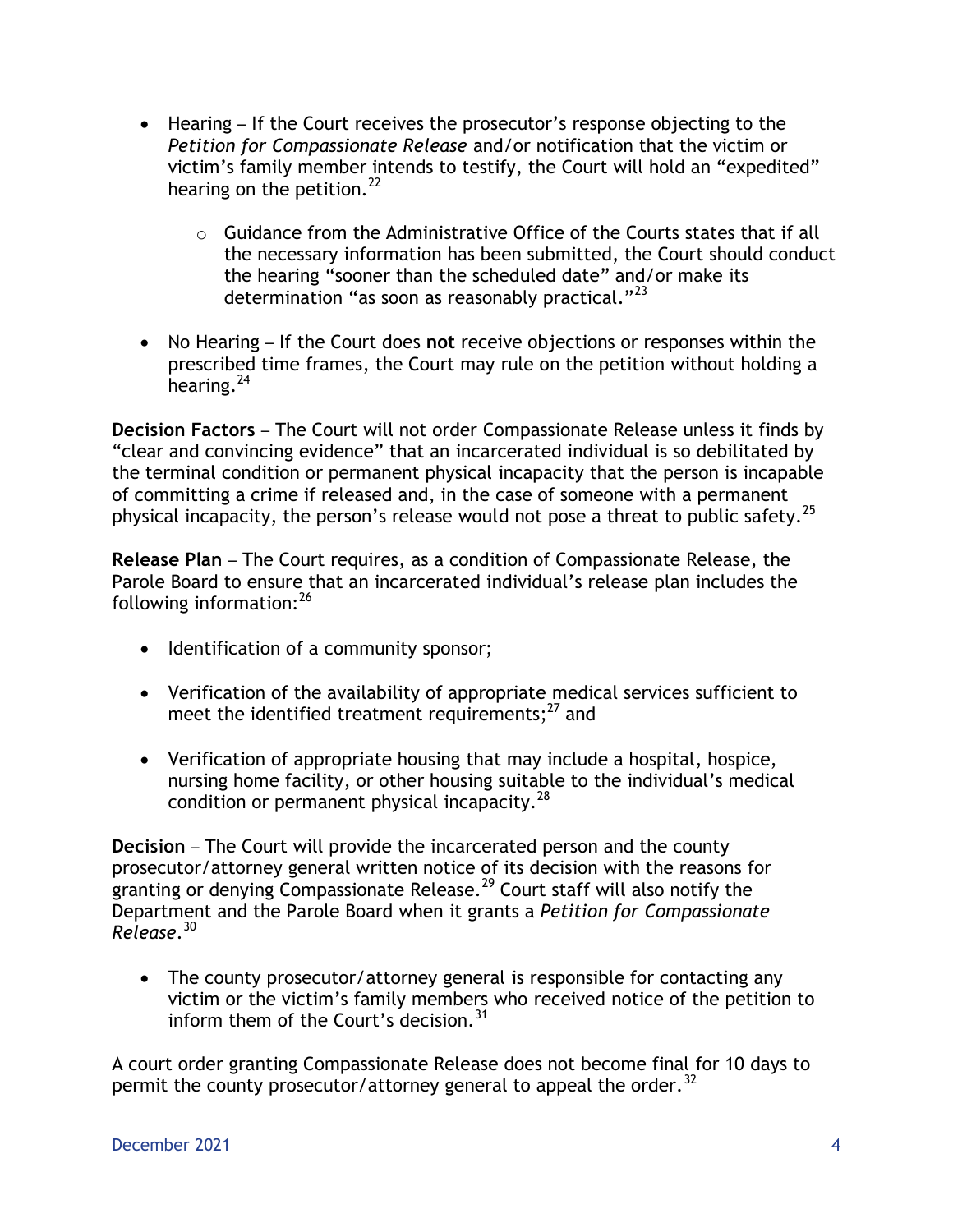### V. POST-DECISION

**Conditions/Supervision** – Individuals granted Compassionate Release are subject to the same supervision and conditions as people who are paroled. $33$ 

• The Parole Board may also require those granted Compassionate Release to submit to periodic medical diagnoses by licensed physicians.  $34$ 

**Effect of Denial on Other Release Eligibility** – Denial of a *Petition for Compassionate Release* does not preclude someone from being considered for parole, if eligible.<sup>35</sup>

**Revocation/Termination** – If the Parole Board determines that an individual who was granted Compassionate Release (1) is no longer so incapacitated by a medical condition "as to be physically incapable of committing a crime" or (2) now poses a threat to public safety, it will notify the appropriate prosecutor, who may initiate proceedings to return the person to prison.<sup>36</sup>

 The return of an individual to confinement does not preclude consideration for parole if the person is eligible.<sup>37</sup>

### VI. REPORTING/STATISTICS

The 2021 Compassionate Release law does not require the Department, Parole Board, or Courts to report on how many individuals petition and/or are granted Compassionate Release.<sup>38</sup>

• The Commissioner of Corrections is, however, required to conduct a study "to determine the fiscal impact of cost savings that may be realized from the reduction of prison population due to Compassionate Release" and issue an annual report to the Governor and New Jersey Legislature detailing the study's results.<sup>39</sup>

**Note: Medical Parole Statistics** – Between 2011 and 2020, the Parole Board granted Medical Parole (New Jersey's compassionate release law prior to February 1, 2021) to just 10 people. $40$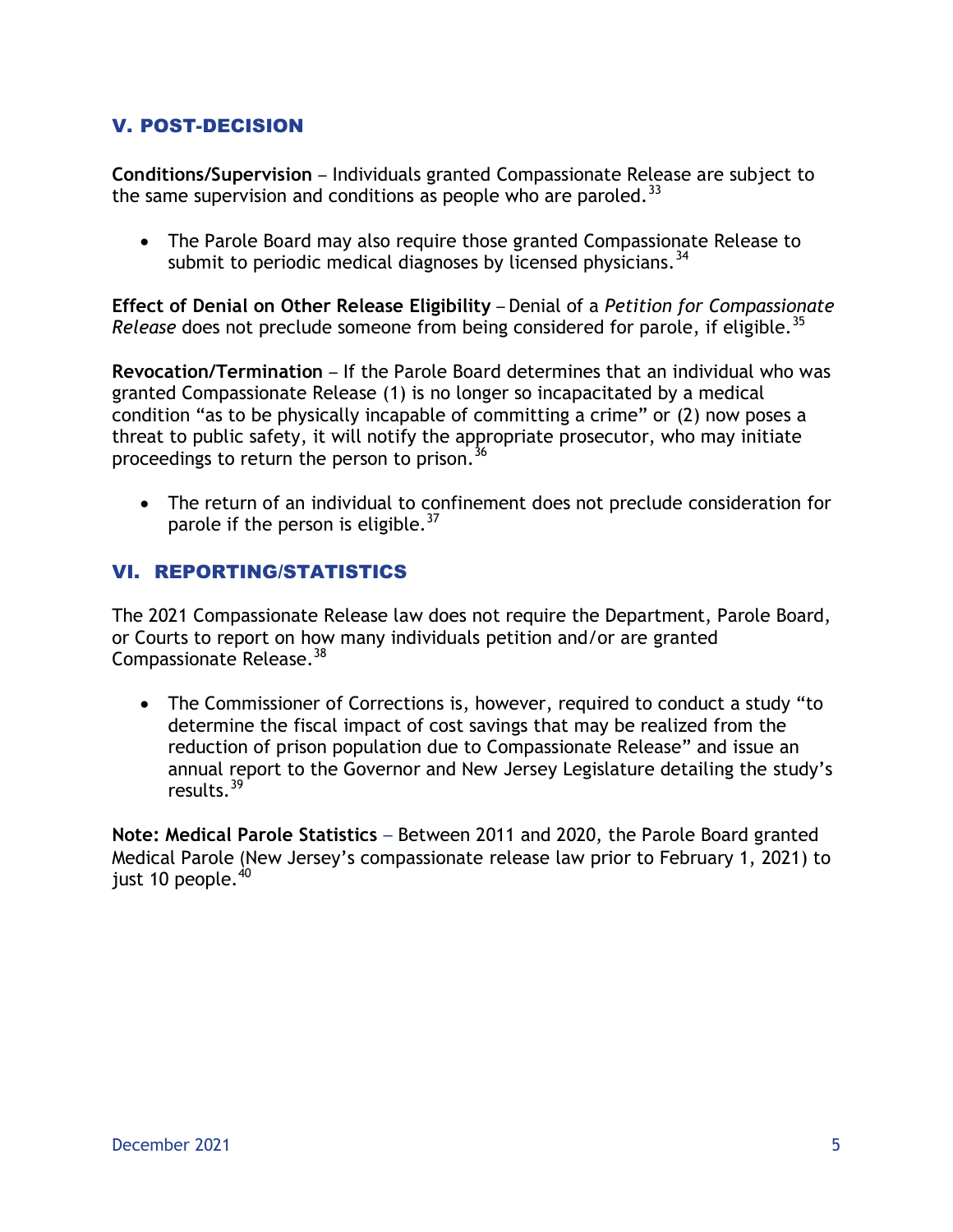# NEW JERSEY COMPASSIONATE RELEASE PRIMARY LEGAL SOURCES

#### COMPASSIONATE RELEASE

#### **Statute**

New Jersey Revised Statutes, § 30:4-123.51e (2021), available through the New Jersey Legislature by entering the title and section number in the search box at [https://lis.njleg.state.nj.us/nxt/gateway.dll?f=templates&fn=default.htm&vid=Publish:10.1048/Enu.](https://lis.njleg.state.nj.us/nxt/gateway.dll?f=templates&fn=default.htm&vid=Publish:10.1048/Enu)

#### **Court Directive/Procedures**

New Jersey Administrative Office of the Courts, Directive 04-21, Procedures for Compassionate Release (Feb. 1, 2021), [https://njcourts.gov/notices/2021/n210202a.pdf.](https://njcourts.gov/notices/2021/n210202a.pdf) The Directive includes the *Petition for Compassionate Release* form.

# NOTES

\* *Id. means see prior note.*

<sup>1</sup> N.J. Rev. Stat. § 30:4-123.51e; New Jersey Administrative Office of the Courts (AOC), Directive 04-21, Procedures for Compassionate Release. Note that the Compassionate Release law, which became effective on February 1, 2021, repealed New Jersey's Medical Parole law.

 $2$  N.J. Rev. Stat. § 30:4-123.51e-1 (l).

 $3$  ld. at (c).

 $<sup>4</sup>$  ld. at (b).</sup>

 $5$  ld. at (d) (1).

 $<sup>6</sup>$  ld. at (l).</sup>

 $<sup>7</sup>$  ld. at (d) (1).</sup>

 $8$  ld. at (l).

 $^9$  Id.

 $10$  N.J. Rev. Stat. § 30:4-123.51e-1 (d) (2); AOC Directive 04-21, 1.

<sup>11</sup> N.J. Rev. Stat. § 30:4-123.51e-1 (d) (3). See also N.J. Rev. Stat. § 2A:158A-5.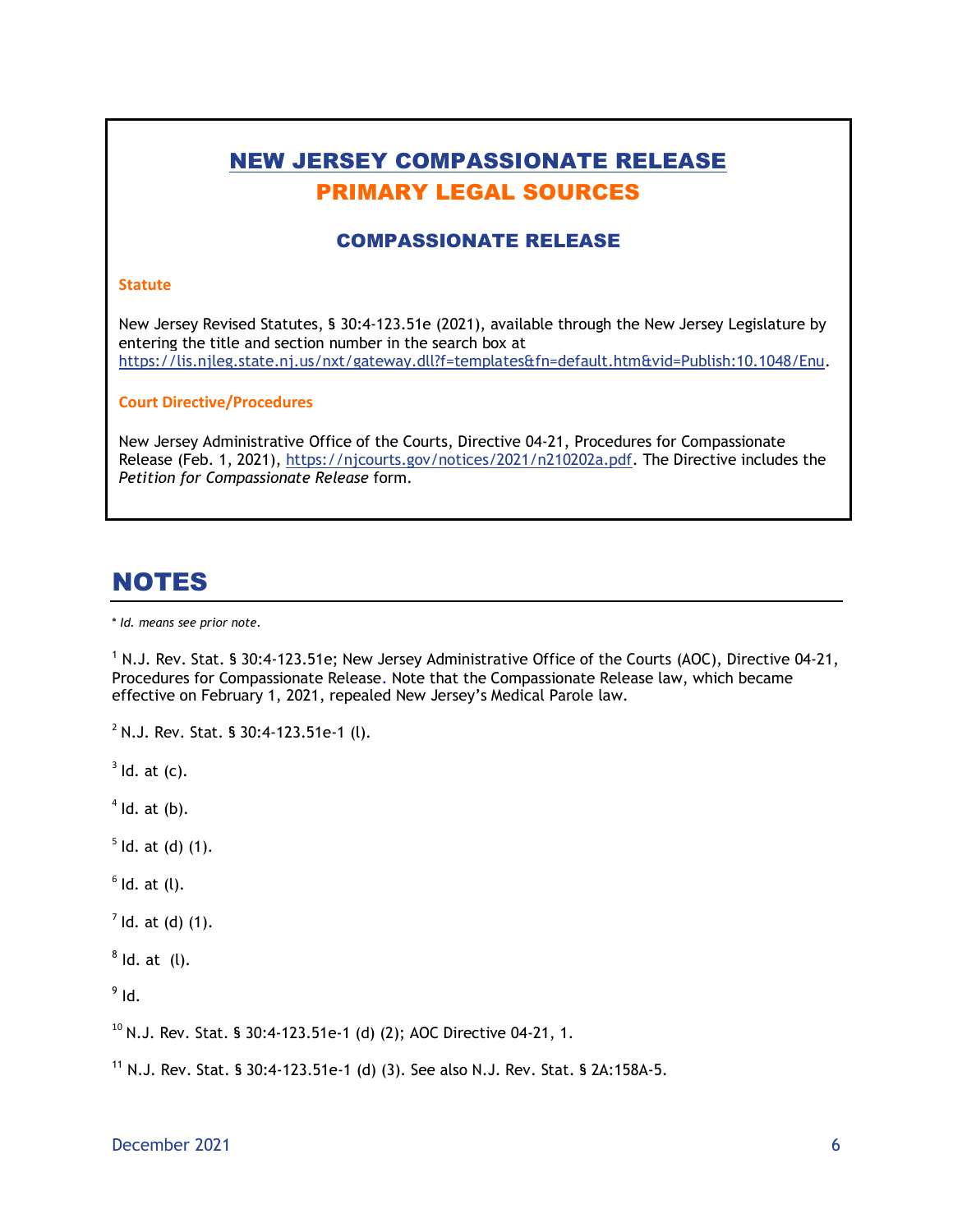$12$  N.J. Rev. Stat. § 30:4-123.51e-1 (a); AOC Directive 04-21, 1. Information on the Superior Court county courthouses can be found at [https://www.njcourts.gov/public/courthouses.html.](https://www.njcourts.gov/public/courthouses.html)

<sup>13</sup> N.J. Rev. Stat. §§ 30:4-123.51e-1 (d) (2) and (f) (2). The *Petition for Compassionate Release* form is available on page 4 of AOC Directive 04-21.

<sup>14</sup> N.J. Rev. Stat. § 30:4-123.51e-1 (f) (2); AOC Directive 04-21, Step 1. If the Certificate is not filed with the Petition, the Court may dismiss the Petition. Id. Attorneys must file in eCourts, a web-based application designed to allow attorneys to electronically file documents with New Jersey courts. See [https://njcourts.gov/attorneys/ecourts.html.](https://njcourts.gov/attorneys/ecourts.html) An individual who does not have an attorney may file the Petition by (1) mailing all the relevant documents to the Superior Court/Criminal Division in the county in which the person was convicted or (2) using the Judiciary Electronic Documents Submission (JEDS), a website that can be used by individuals representing themselves who need to submit documents to a New Jersey Court. See [https://www.njcourts.gov/selfhelp/jeds\\_user\\_guide.html](https://www.njcourts.gov/selfhelp/jeds_user_guide.html) for additional information.

 $15$  AOC Directive 04-21, Step 2. Note that the Directive does not define "immediately."

 $16$  N.J. Rev. Stat. § 30:4-123.51e-1 (e) (1).

<sup>17</sup> N.J. Rev. Stat. § 30:4-123.51e-1 (e) (6); AOC Directive 04-21, Step 5. Note that 15 days may be extended to 30 days for good cause. Id.

<sup>18</sup> N.J. Rev. Stat. § 30:4-123.51e-1 (e) (2); AOC Directive 04-21, Step 4. Note that the Directive says the notice must be provided "immediately."

<sup>19</sup> N.J. Rev. Stat. § 30:4-123.51e-1 (e) (2).

 $^{20}$  N.J. Rev. Stat. § 30:4-123.51e-1 (e) (3). Note that the AOC Directive says that the prosecutor's response to the Court should include the victim's or family member's comments and whether they have a desire to testify. See AOC Directive 04-21, Step 5.

<sup>21</sup> N.J. Rev. Stat. § 30:4-123.51e-1 (e) (5).

 $22$  N.J. Rev. Stat. § 30:4-123.51e-1 (e) (7); AOC Directive 04-21, Step 7. The Directive states that Court staff must schedule hearings for not later than 30 days after the Petition is filed (AOC Directive 04-21, Step 3) and that the hearings will be conducted remotely (AOC Directive 04-21, Step 7). Court staff will provide notice of hearings to the parties, the Department of Corrections, and the Parole Board. AOC Directive 04-21, Step 3.

<sup>23</sup> AOC Directive 04-21, Step 8.

 $24$  N.J. Rev. Stat. § 30:4-123.51e-1 (e) (7).

<sup>25</sup> N.J. Rev. Stat. § 30:4-123.51e-1 (f) (1); AOC Directive 04-21, 1.

 $26$  N.J. Rev. Stat. § 30:4-123.51e-1 (h). The Parole Board must notify the Court if the release plan information cannot be submitted prior to the hearing and the reasons for the delay. See AOC Directive 04-21, Step 6.

 $27$  Note that the Commissioner of Corrections must ensure that any individual who petitions for Compassionate Release receives the opportunity to apply for Medicaid and is provided assistance with the application "prior to any determination of ineligibility by the Court as a result of the inability to verify the availability of appropriate medical services." See N.J. Rev. Stat. § 30:4-123.51e-1 (h).